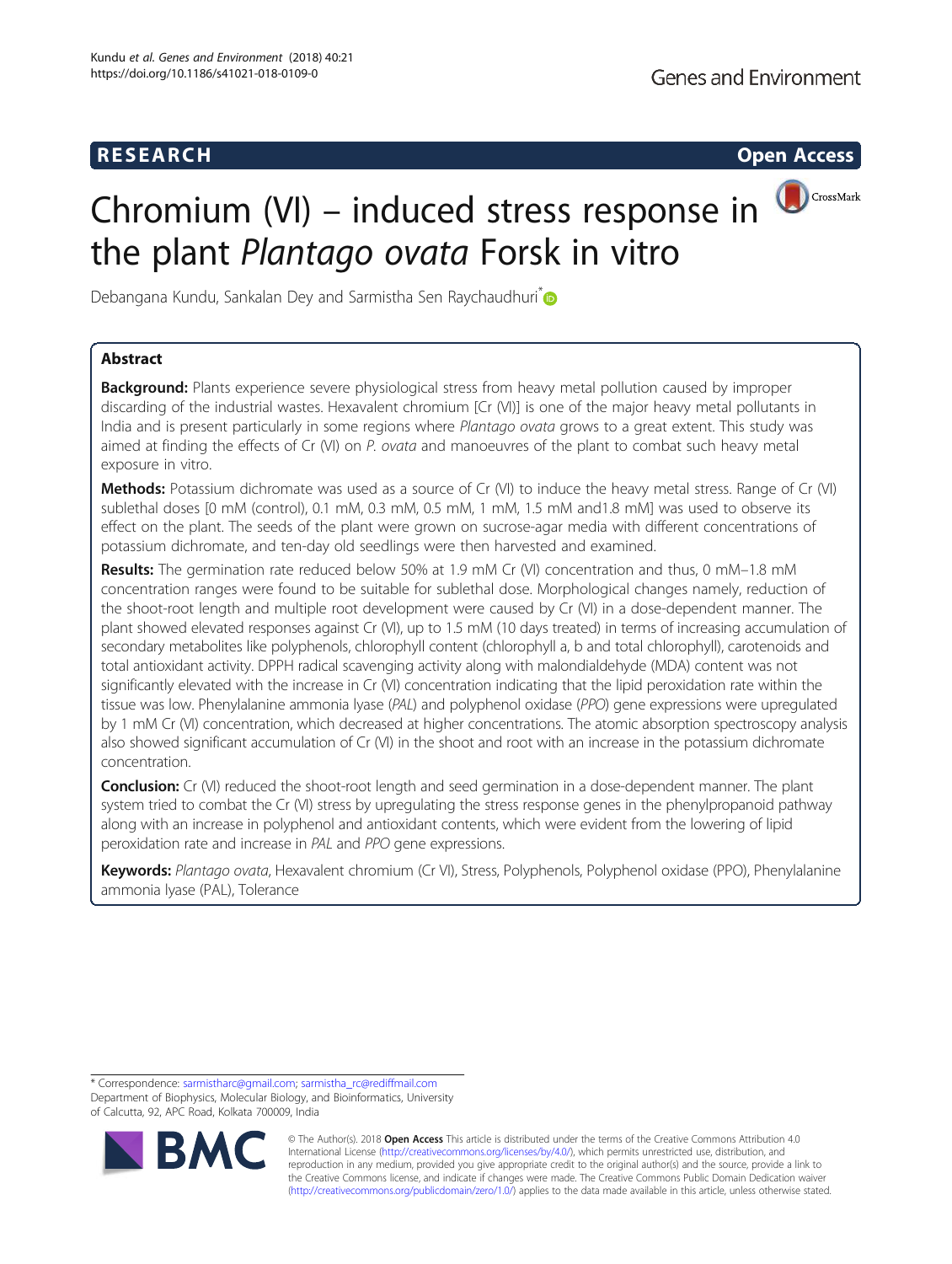## Background

Heavy metals are the natural constituents of soil, but can cause pollution due to unregulated disposal which increases their concentration in soil and induces stress to both plants and animals. Plants growing on such contaminated soil were found to show several physiological changes to combat the heavy metal stress. Chromite is a natural form of chromium (Cr) and is found in ultramafic and serpentine rocks in various forms such as, crocoite  $(\text{PbCrO}_4)$ , tarapacite ( $K_2$ CrO<sub>4</sub>), etc. [\[1](#page-11-0)]. Chromium is also one of the heavy metal pollutants, produced from various sources like steel industries, metal smelters, leather tanning, emissions from industries and also, from pesticide and fertilizer use [\[2](#page-11-0)–[5](#page-11-0)]. Reported documents on hexavalent chromium [Cr (VI)] pollution estimated at various parts of the world, revealed its presence in the different industrial regions of India. Cr pollutants are found to be present in the industrial zone of Vadodara [\[6](#page-11-0)]. The soil of Surat, Gujarat also contains various heavy metal pollutants of which Cr was reported to be 305.2 mg/kg of soil which is higher than the permissible limit prescribed by the WHO guidelines [[7\]](#page-11-0).

Cr is found in two ionic forms chromic [Cr (III)] and chromate [Cr (VI)] in the soil. Cr (VI) is more stable and soluble than Cr (III) and percolates deeply into the ground, which leads to groundwater pollution [[8\]](#page-11-0). Like any other heavy metals, Cr is toxic to plants at higher concentrations and is not essential for plant growth metabolism [\[9](#page-11-0)]. Cr (VI) has been found to be more stable, and thus more toxic to plants [[4\]](#page-11-0). Plants exposed to Cr stress, develop metabolic impairment and results in alteration of many physiological processes leading to the reduction of the germination rate, growth, chlorosis, stunting, and finally plant death [\[4,](#page-11-0) [9\]](#page-11-0). Some plant species such as Nymphaea alba L. [\[5](#page-11-0)], Oryza sativa L. [\[10\]](#page-11-0), Clusterbean [\[11\]](#page-11-0) are susceptible to Cr stress; whereas, some plants such as Ocimum tenuiflorum L. [\[4](#page-11-0)], Jatropha curcas L. [\[2\]](#page-11-0) Bacopa monnieri L. [\[12\]](#page-11-0), are quite tolerant. Plants have various defence mechanisms to endure such heavy metal stress. Genes involved in the secondary metabolic pathway like phenylalanine ammonia lyase (PAL) and polyphenol oxidase (PPO) [[2,](#page-11-0) [13\]](#page-11-0) initiate stress responses and help plants to adapt against abiotic stresses. Plant secondary metabolite accumulation is regarded as a responsive behaviour of plants to tolerate stress [[14](#page-11-0)].

In this study, Plantago ovata Forsk. was chosen as a test system. It is mainly grown in India, Iraq, Canary Island and Spain [[15\]](#page-11-0). In India, it is cultivated in Gujarat, and as discussed earlier, Cr pollution is quite evident in Gujarat [[7\]](#page-11-0). Seed husk of P. ovata is widely used as a laxative to cure the intestinal disorder. It also has various other medicinal properties [[16,](#page-11-0) [17\]](#page-11-0). Many studies have been conducted related to the effect of heavy metal exposure in the genus *Plantago*. Serrano et al. [[18](#page-11-0)] have corroborated the heavy metal hyperaccumulation trait among Plantago genus. Several species of Plantago show hyperaccumulation of various metal pollutants like aluminium (Al), zinc  $(Zn)$ , copper  $(Cu)$ , lead  $(Pb)$  [\[18](#page-11-0)]. Plantago arenaria is tolerant to Cu, cadmium (Cd), nickel (Ni) and Zn  $[19]$  $[19]$ . Khan et al.  $[20]$  $[20]$  considered P. ovata as a hyperaccumulator of Pb, as it can grow in soil with concentration up to 4 mM. Since effects of Cr (VI) on P. ovata have not been studied yet; the present study was conducted to understand the underlying mechanisms of Cr (VI) toxicity towards P. ovata by observing the morphological and physiological responses towards the stress.

## Method

## Tissue culture media preparation

Sucrose-agar media were prepared with  $3\%$  ( $w/v$ ) sucrose and 0.9% (w/v) agar. Ten seeds were transferred on to 10 ml of the prepared media contained in each 50 ml culture tubes (Borosil). Sublethal concentrations (0.1 mM, 0.3 mM, 0.5 mM, 1 mM, 1.5 mM and 1.8 mM) of potassium dichromate (SRL, India) were also added in the media. Control media was kept devoid of potassium dichromate. The culture media were heat-sterilized using autoclave.

## Seed sterilization and transfer

Plantago ovata seeds were imbibed overnight and then surface-sterilized for 20 min with 20%  $(w/v)$  sodium hypochlorite (NaOCl). Seeds were washed with autoclaved double-distilled water for five times (each of 5 min duration) to wash off the excess bleach. Following inoculation of the seeds in the culture media, the culture tubes were kept in a controlled environment (22 °C − 25 °C temperature, humidity of about 55% − 60%) under an artificial light intensity of 1500 lx, kept on cycle for 16 h light and 8 h dark period every 24 h. Seeds were allowed to grow for 10 days following the above growth conditions and tissue culture technique from the reported literature of Das (Pal) and Sen Raychaudhuri [[21](#page-11-0)].

## Determination of root and shoot length

Ten days-old seedlings were uprooted from sucrose-agar media keeping the root intact. The root and shoot length were measured using graph paper (where,  $1 \text{ cm} = 1 \text{ unit}$ ). The observations were repeated three times and the mean values were represented in S.I. unit.

## Seed germination studies

Plantago ovata seeds were surface-sterilized with 20%  $(w/v)$  sodium hypochlorite for 20 min and then rinsed thoroughly with distilled water. The seeds were then placed for germination on filter paper-lined Petri dishes (15 cm diameter) at 25 °C under artificial light intensity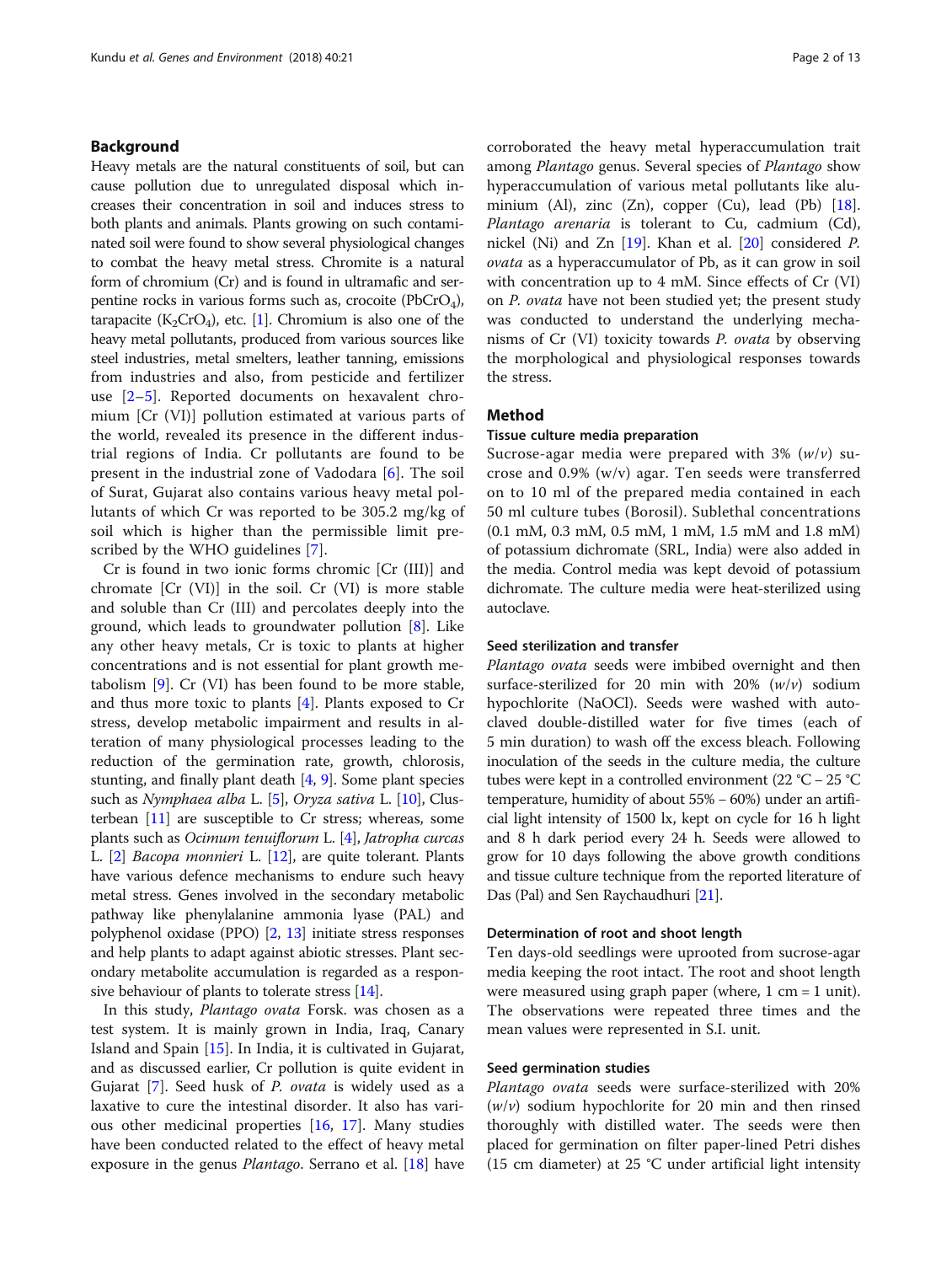of 1500 lx, kept under cycle for 16 h light and 8 h dark period (in 24 h) for two days. Each Petri dish had 10 ml of an aqueous solution of potassium dichromate, containing the specified sublethal concentrations. The data was recorded for three replicates of each treatment.

## Plant biomass calculation

Seeds were thoroughly surface-sterilized, followed by germination in sucrose-agar media (with 3% sucrose and 0.9% agar). After ten days of growth, four seedlings for each dose of potassium dichromate were gently uprooted and fresh weight (FW) was recorded. The seedlings were then oven-dried overnight at 70 °C and dry weight (DW) was recorded. The experiment was repeated three times.

## Preparation of plant tissue extracts

Shoots of *P. ovata* were weighed in a high precision balance (Wensar PGB 100) for 100 mg of fresh tissue, then crushed and homogenized with the pestle in mortar using 1 ml 50% HPLC grade ethanol (Merck, Germany). The homogenized mixture was then subjected to sonication (VC 300, Vibra Cell, Sonic materials) for 20 min followed by centrifugation at 10,000×g for 5 min. The supernatant was collected for further biochemical analysis.

#### Determination of total polyphenol content

Folin-Ciocalteu reagent was used to determine the total polyphenol content spectrophotometrically, as described by Singleton et al. [[22](#page-11-0)] with minor modification. Fifty μl of plant extract was mixed with 250 μl of Folin-Ciocalteu reagent and 750 μl of 10% sodium carbonate (Na<sub>2</sub>CO<sub>3</sub>), and then the mixture was shaken well and kept in the dark for 30 min. Absorbance was measured at 760 nm using JASCO V-630 spectrophotometer. The concentration of polyphenol content was determined from the gallic acid (Sigma-Aldrich, USA) calibration curve and expressed as milligram (mg) gallic acid equivalent (GAE)/ gram (g) fresh weight.

#### Estimation of total antioxidant activity

The phosphomolybdenum method of Prieto et al. [[23](#page-11-0)] was used to estimate total antioxidant activity of the samples. Phosphomolybdenum buffer was prepared by mixing 0.6 M sulphuric acid (Merck, Germany), 28 mM sodium phosphate (Merck, Mumbai) and 4 mM ammonium molybdate (Himedia, India) using autoclaved distilled water. Plant extract of 0.3 ml was mixed with 3 ml of the prepared buffer and then incubated at 95 °C for 90 min. The assay works on the principle that molybdenum (VI) is reduced to molybdenum (V) by the plant extract and forms a green phosphomolybdate complex [[24\]](#page-11-0). Absorbance was measured at wavelength  $(\lambda_{\text{max}})$  of 695 nm. Total antioxidant activity was estimated as milligram ascorbic acid equivalents (AAE) per gram of

the fresh weight of P. ovata tissue using the ascorbic acid calibration curve.

#### Determination of chlorophyll and carotenoid content

The method of Sestak [\[25\]](#page-11-0) and Lichtenthaler [[26\]](#page-11-0) was followed with minor modifications for total chlorophyll and carotenoids determination. Shoot tissue (100 mg) from chromium (VI)-treated seedlings was crushed and homogenized with a pestle using ice-cold acetone in a mortar. The total volume was adjusted to 5 ml with ice-cold acetone (SRL, India). The mixture was then centrifuged using a cold centrifuge machine (4 °C) for 10 min at 7728×g. The supernatant was collected and absorbance was measured according to the following equations:

 $Chlorophyll (a) = 11.24(A<sub>662</sub>) - 2.04(A<sub>645</sub>)$  $Chlorophyll(b) = 20.13(A_{645}) - 4.19(A_{662})$ Total chlorophyll =  $7.15(A_{663}) + 18.71(A_{646})$  $Carotenoids = [1000A_{470}-1.90 Chlorophyll (a)$  $-63.14 Chlorophyll(b)]/214$ 

## Determination of DPPH radical scavenging activity

The method of Brand-Williams et al. [\[27](#page-11-0)] of DPPH (1, 1-diphenyl-2-picrylhydrazyl) radical scavenging assay was followed with minor modifications. The assay works on the principle of reducing red-coloured stable free radical DPPH to DPPH-H, which turns to yellow upon reduction. The antioxidants present in the plant extract have the ability to scavenge the free radicals causing change in coloration and reduction of DPPH to DPPH-H [[24](#page-11-0)]. DPPH working solution (10 ml of stock solution dissolved in 45 ml methanol) was prepared from the DPPH stock solution (prepared using 24 mg DPPH dissolved in 100 ml methanol and stored at − 20 °C). Plant extract of 150 μl was mixed with 2.85 ml DPPH and incubated in the dark for an hour at room temperature. Absorbance was measured at 517 nm using a UV-VIS spectrophotometer. The ability of the plant extract to quench the free radicals was calculated by the following formulae:

*DPPH radical scavenging activity*(%)  
= 
$$
[(A_{control}-A_{sample})/A_{control}] \times 100
$$

where  $A_{control}$  is the absorbance of the DPPH reagent without any sample extract and  $A_{sample}$  is the absorbance of the DPPH reagent along with each of the plant extract.

#### Estimation of lipid peroxidation

An increase in the production of reactive oxygen species (ROS) due to heavy metal stress, results in its reaction with the hydrogen of the methylene groups present in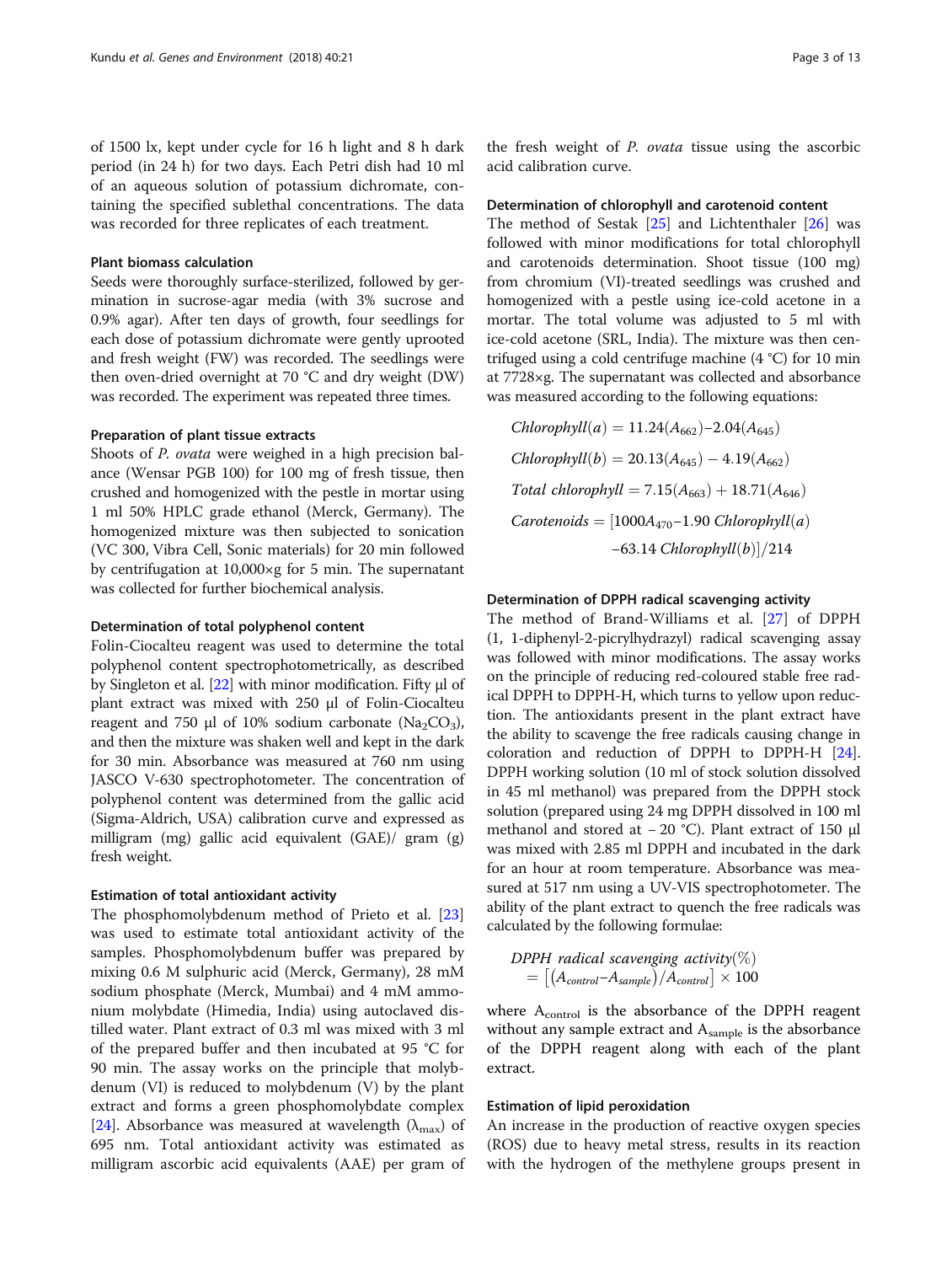the polyunsaturated fatty acid of the cell membrane, thus, causing lipid peroxidation. This phenomenon causes damage to the membrane structure and function leading to the formation of aldehyde by-product such as malondialdehyde (MDA), the thiobarbituric reactive substance (TBARS) and 4-hydroxy-2-nonenal (HNE) [\[28\]](#page-11-0).

The MDA content was measured to determine the lipid peroxidation state due to the Cr (VI) stress on P. ovata seedlings. Heath and Packer's method [[29](#page-11-0)] was followed with some minor modifications. Plant tissue (P. ovata shoot tissue weighing 100 mg) from each sample group was crushed in 1 ml of 0.1% trichloroacetic acid (TCA) (SRL, India) followed by centrifugation of 1 ml homogenized tissue for 14 min at 300×g. One ml of the supernatant from each sample was mixed with trichloroacetic acid-thiobarbituric acid (TCA-TBA), 0.5% (w/v) TBA (SRL, India) mixed with 20% (w/v) TCA, to form TCA-TBA solution. The mixture in the test tubes was allowed to heat at 95 °C in a water bath for 30 min and then cooled immediately on ice. Absorbance was measured at 532 nm against the TCA-TBA blank and non-specific absorbance was taken at 600 nm. Lipid peroxidation was expressed as MDA equivalents as micromoles/ litre per gram fresh weight of the plant tissue. MDA extinction coefficient was taken as 155 mmol L<sup>-1</sup> cm<sup>-1</sup> [[24](#page-11-0)].

## Phenylalanine ammonia lyase (PAL) activity assay

Enzyme extract was subjected to PAL activity assay using the spectrophotometric method described by Kovácik et al. [[30\]](#page-11-0). Plantago ovata seedlings (0.3 g) were homogenised in 2 ml 0.1 M sodium borate buffer (pH 8.8) using a mortar-pestle. Homogenates were centrifuged (15000×g) at  $4$  °C for 15 min and the collected supernatant was used as the enzyme extract. Sodium borate buffer (500 μl) and enzyme extract (350 μl) were pre-incubated at 40 °C for 5 min. The reaction was then initiated by adding 300 μl of 50 mM l-phenylalanine. The reaction mixture was incubated at 40 °C for 60 min, and then 50 μl 5 N HCl was added to stop the reaction. Absorbance was measured at 275 nm, using the UV-Vis spectrophotometer (UV-1800, Shimadzu) to determine the amount of cinnamic acid formed. The enzyme activity was expressed as μmol trans-cinnamic acid per min per gram FW of shoot tissue. Each sample was assayed in triplicate.

## Polyphenol oxidase (PPO) activity assay

Enzyme activity was subjected to PPO assay and its activity was determined using a spectrophotometric method described by Arnnok et al. with minor modifications [[31](#page-11-0)]. Plantago ovata seedlings (0.2 g) were ground thoroughly using a mortar-pestle in 0.1 M phosphate buffer (pH 7.0) containing polyvinylpyrrolidone. Homogenates were centrifuged at 1000×g for 20 min. The supernatant was collected and then filtered through Whatman No. 42 filter paper. The filtrate was used as enzyme extract. Fifty μl of enzyme extract, 1.95 ml of 0.1 M phosphate buffer (pH 7.0) and 1 ml of 0.1 M catechol were taken into a test tube and mixed. Absorbance was measured at 410 nm continuously for 5 min using the UV-Vis spectrophotometer (V-630, Jasco). Each sample was assayed in triplicate. The enzyme activity was expressed as an increase in absorbance units (AU) per min per gram FW of shoot tissue.

## Primer designing for sequencing of polyphenol oxidase (PPO) gene

Amino acid sequences of polyphenol oxidase gene of the related family of P. ovata, were obtained from the NCBI database and aligned. Clustal W2 software was used to find the conserved domain among the sequences. Primer3plus and Sigma DNA calculator were used to evaluate the parameters of the designed primer (Additional file [1](#page-10-0): Table S1).

## Genomic DNA extraction and polymerase chain reaction (PCR)

Extraction of DNA was done according to Edward et al. [[32](#page-11-0)] with minor modifications. The primer designed above was used to amplify our desired gene (i.e., PPO). Specific PCR condition was maintained as shown in Additional file [1](#page-10-0): Table S2. After amplification, the PCR product was subjected to agarose gel electrophoresis (1.5% agar). Bio-Rad Molecular Imager (Gel Doc XR, Milan, Italy) was used to capture the gel image. The PCR product was sequenced and submitted to GenBank (Additional file [1:](#page-10-0) Table S2).

## Primer designing for expression analysis

Specific primers for expression analysis were designed with the help of Primer3plus software from the above reported sequence of PPO gene (GenBank accession no: KM192264.1) in our lab (Additional file [1:](#page-10-0) Table S3). Primers used for PAL gene expression and the endogenous control  $β$ -Actin [[24](#page-11-0)] are also given in Additional file [1](#page-10-0): Table S3.

## RNA extraction and reverse transcription PCR (RT-PCR) for expression analysis

The Pure link RNA mini kit (Ambion, Thermo Fisher Scientific) was used to extract RNA from *P. ovata* leaves following the instruction manual. Spectrophotometric analysis was done to check the RNA purity and integrity. Specific primers for each gene were used to run the RT-PCR to examine the gene expression using the One-step RT-PCR kit (Qiagen). Reaction conditions were maintained as given in Additional file [1:](#page-10-0) Table S4.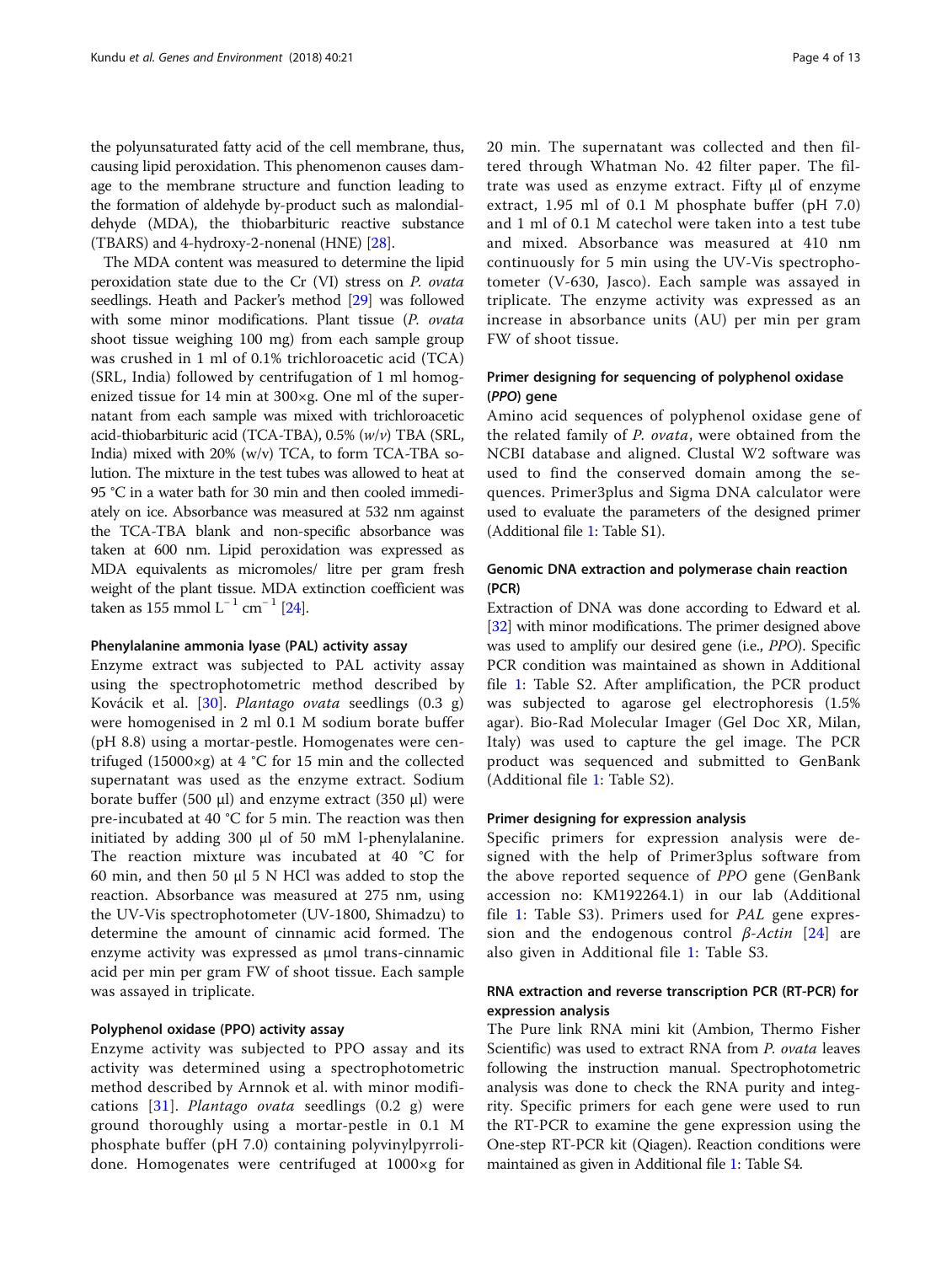<span id="page-4-0"></span>

#### Atomic absorption spectroscopy

The seedlings were uprooted from media after ten days of growth with intact roots. To avoid Cr cross-contamination from media while uprooting, the seedlings were washed with autoclaved double distilled water. The sample was then kept in a hot air oven at 70 °C overnight for drying. The dry tissue of the sample (100 mg) was digested for an overnight in a 1:1 solution of  $HNO<sub>3</sub>$  and  $H<sub>2</sub>O<sub>2</sub>$  [\[33\]](#page-11-0). The digested sample was then filtered through Whatman filter paper no. 41. The filtrate was allowed to evaporate by incubating at 90 °C using water bath. Then, the remaining filtrate was diluted to make a 6 ml volume with  $5\%$  HNO<sub>3</sub> solution. Finally, the samples were filtered twice before measuring the absorbance at 357.8 nm in the Thermo

Fisher Scientific iCE 3000 series AA spectrometer with acetylene flame. The calibration curve was prepared with chromium standard of required concentration.

#### Statistical analysis

Experiments were carried out in triplicate and experimental data were expressed as mean ± SEM (standard error of the mean). The Kyplot (version 2.0) was used to obtain the statistically significant data. Experimental data were analyzed by one-way analysis of variance (ANOVA) and significance of the data was analyzed by using the Student's t-test. A difference in experimental data at  $p \leq 0.05$  was considered statistically significant.

## Results

## Morphological analysis

Morphological changes in the shoot and root length after exposure to Cr (VI) in the medium was quite evident (Fig. 1). The roots were more adversely affected than the shoots. At higher doses (1 mM, 1.5 mM, 1.8 mM), the shoot length was reduced below one fourth; whereas, the root length was drastically reduced below one twenty fifth compared to control (Fig. 2). Multiple root growth also occurred in the seedlings under low chromium stress  $(0.1 \text{ mM}, 0.3 \text{ mM}$  and  $0.5 \text{ mM})$  (Fig. [3\)](#page-5-0). Though phenotypical changes due to Cr (VI) stress affected the shoot and root length, the seedlings seemed to be quite tolerant with respect to germination rate and multiple root growth up to 0.5 mM.

## Effect on seed germination

Cr (VI) had no significant effect on germination of P. ovata seeds at least up to 1 mM, and over this concentration, the growth of seedlings was severely suppressed (Figs. [4](#page-5-0) and [5\)](#page-6-0). After two days incubation on tissue culture media, the seed germination percentage was reduced to 86% and 59% in 1.5 mM and 1.8 mM doses, respectively, compared to 95% in seeds grown without chromium stress.

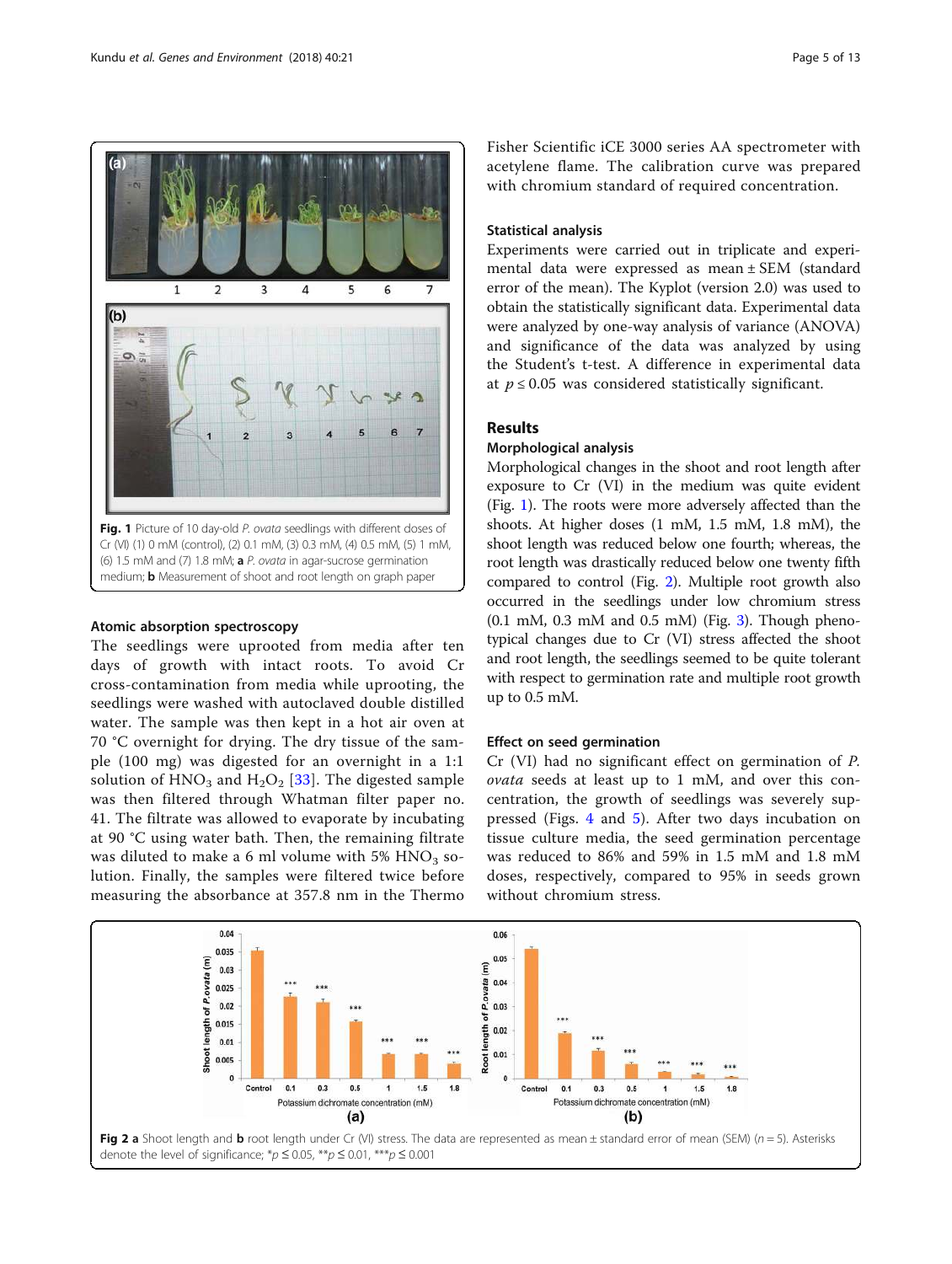<span id="page-5-0"></span>

## Effect on plant biomass

Cr (VI) caused a negative impact on P. ovata biomass production (Fig. [6](#page-6-0)). The effect was drastic at 0.3 mM dose, where fresh weight (FW) reduced by a half compared to the control seedlings. At the Cr (VI) concentrations higher than 0.3 mM, the FW gradually decreased. The dry weight (DW) also followed the same trend and was reduced to about 63% of the control. Percentage of water content, calculated from the FW and DW revealed that the water content decreased with the increase in the Cr (VI) concentrations (Fig. [7](#page-7-0)). Plants grown at the higher concentrations (1.5 mM and 1.8 mM) severely affected the water content in the tissue.

#### Chlorophyll, carotenoid and total polyphenol contents

Chlorophyll (a, b and total chlorophyll) and carotenoid contents in the seedlings increased significantly with Cr (VI) exposure up to 1.5 mM concentration. The highest and lowest contents were found at 0.5 mM and 1.8 mM Cr (VI), respectively (Fig. [8\)](#page-7-0). The carotenoid content also followed the same trend as the chlorophyll content (Fig. [9\)](#page-7-0). At the concentrations above 0.5 mM, there was a steady decrease in the chlorophyll as well as carotenoid contents. The total polyphenol content increased approximately 3.8 times in the seedlings treated with 0.5 mM Cr (VI) compared to the control. The total polyphenol content was highest at 0.5 mM Cr (VI) (Fig. [10\)](#page-7-0).

## Total antioxidant levels and DPPH radical scavenging activity

Steady and significant increase in total antioxidant activity up to 3 times in 1.5 mM, as compared to the control, and then slightly declined at the highest Cr (VI) concentration (1.8 mM) in the experiment (Fig. [11](#page-8-0)). Though total antioxidant content increased with the stress, DPPH radical scavenging activity, i.e., the percentage of free radical inhibition, did not increase as compared to the control. The reduction was significant, but very little up to 1 mM of Cr (VI) dose (Fig. [12](#page-8-0)). Percentage of inhibition was 90.8% in control plant followed by 89.4, 84.3, 78.2 and 83.7% with Cr (VI) dose of 0.1 mM, 0.3 mM, 0.5 mM, and

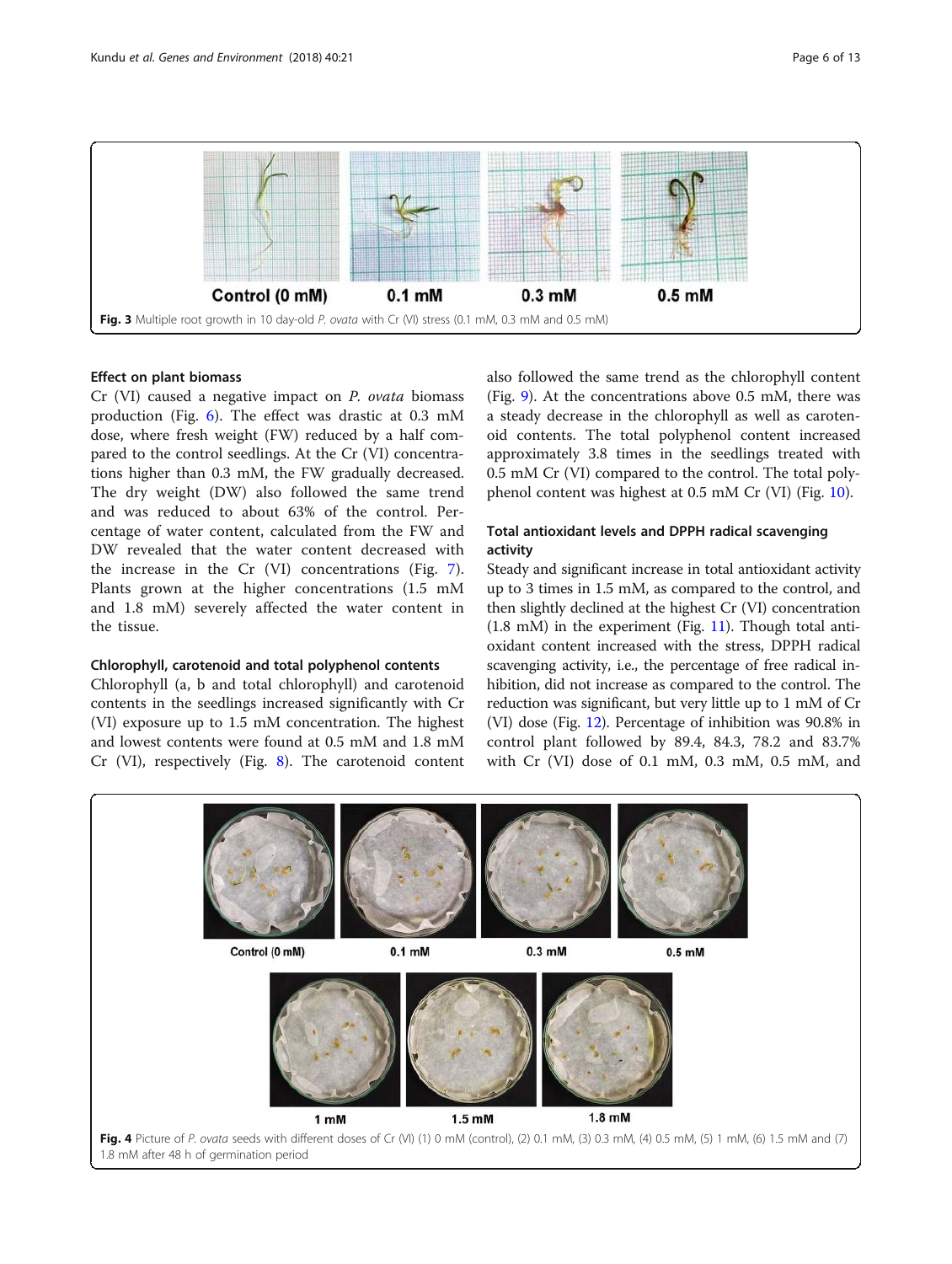<span id="page-6-0"></span>

1 mM, respectively. At the concentrations 1.5 mM and 1.8 mM, the inhibition decreased sharply to 56.8% and 68.1% respectively.

## Lipid peroxidation levels

The MDA content indicating the lipid peroxidation level, was significantly low in the seedlings exposed to Cr (VI) stress. The peroxidation level decreased to one half in all the Cr (VI) treated seedlings (0.1 to 1.8 mM), as compared to the control seedlings (Fig. [13](#page-8-0)).

## PAL and PPO activities

PAL activity assay was carried out to measure the changes in the concentration of PAL enzyme in the seedlings treated with various Cr (VI) concentrations, and the result was expressed as μmol trans-cinnamic acid min<sup>−</sup> <sup>1</sup> g − 1 fresh weight (FW) of callus. PAL activity increased gradually from 0.3 mM that is 1.8 times higher than the control level, and saturated at 1.5 mM and above (Fig. [14](#page-8-0)).

PPO activity assay was carried out to measure the amount of PPO enzyme in the samples at the various Cr (VI) concentrations, and the result was expressed as

absorbance units (AU)  $min^{-1} g^{-1}$  fresh weight of shoot tissue. The PPO activity became maximum at 0.3 mM that is 3.6 times higher than the activity of the control (Fig. [15](#page-9-0)), and then the activity gradually dropped down to the control levels till 1.8 mM.

## PAL and PPO gene expressions

Phenylalanine ammonia lyase (PAL) gene expression was significantly upregulated in the seedlings treated with Cr (VI). RT-PCR band intensity was enhanced with increasing Cr (VI) concentrations. The PAL gene expression was highest at 1 mM Cr (VI) of which intensity was 1.4-fold compared to control (Fig. [16\)](#page-9-0).

Expression of polyphenol oxidase (PPO) gene, an antioxidative enzyme gene responsive to the heavy metals, was also upregulated with Cr (VI) treatment (Fig. [17\)](#page-9-0) [\[2,](#page-11-0) [11](#page-11-0)]. The upregulation was highest at 1 mM Cr (VI) of which expression was 1.6-fold compared with the control.

## Chromium accumulation

Chromium accumulation in shoot and root of P. ovata shoots and roots was enhanced with increasing Cr (VI) concentration in the germination medium (Fig. [18](#page-10-0)). Control shoot tissues devoid of Cr (VI) in the medium contained 0.27 ppm Cr (VI), while 0.1 mM (29.4 mg/L) Cr (VI) treated seedlings, showed increased Cr accumulation by 2.9 times in the shoot. The accumulation of Cr (VI) increased by 147.6 times of the control. In the control root tissues, the Cr (VI) content was 0.93 ppm that was higher than the Cr (VI) content found in the control shoots. Accumulation of Cr (VI) in the root also increased in a dose-dependent manner with increasing Cr (VI) concentrations in the culture medium. With 0.5 mM Cr (VI) treatment, its accumulation in the roots increased by 15.6 times of the control.

## **Discussion**

Heavy metal stress induces an alteration in many physiological processes and affects many biochemical pathways

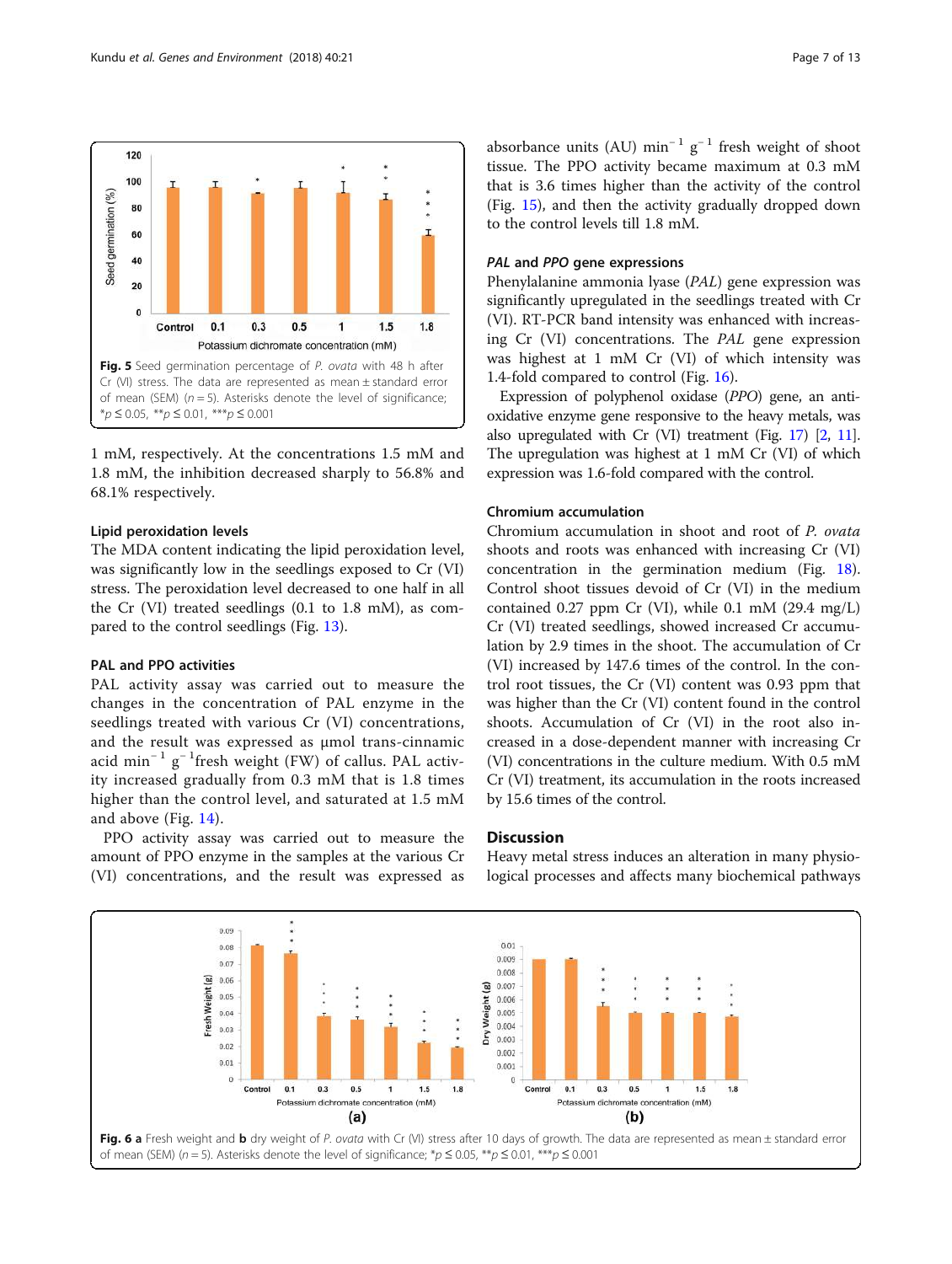<span id="page-7-0"></span>

resulting in decrease or increase in production of various metabolic compounds. Like other heavy metals, potassium dichromate (Cr VI) treatment resulted in significant reduction of the shoot and root length in 10 day-old P. ovata seedlings in a dose-dependent manner (Fig.[1](#page-4-0)). High doses of Cr (VI) stress mainly affected the radical growth in P. ovata, similar to the findings by other investigators [\[1](#page-11-0), [34](#page-11-0)]. Root growth was mainly affected through tissue damage which hindered water and nutrient absorption from the media containing Cr (VI) [\[1](#page-11-0), [35\]](#page-11-0). In spite of reduction in root length, it should be noted that multiple root development was found in P. ovata with 0.1–0.5 mM Cr (VI) concentrations (Fig. [3\)](#page-5-0), which have been found previously in Cr (VI)-treated alfalfa plants [[1,](#page-11-0) [36\]](#page-11-0). Root growth affects biomass, length, amount and rate of elongation of plants depending on the tolerable or toxic levels of heavy metals in the soil [\[37](#page-11-0)]. In P. ovata, the shoot length and root length decreased with increasing Cr (VI) concentrations (Fig. [2\)](#page-4-0), which would be due to





the inhibition of cell division possibly by inducing chromosomal aberrations, as observed by Liu et al. [[38\]](#page-12-0). Seed germination was not affected significantly at the low concentrations of Cr (VI) (Figs. [4](#page-5-0) and [5](#page-6-0)). Increase in various factors such as α-amylase, an enzyme involved in seed germination to supply sugar, may block the adverse effects of low doses of Cr (VI) on the seed germination [[39](#page-12-0)]. The rate was affected by only above 1 mM, wherein it decreased by 1.5 times at the highest dose (1.8 mM).

The fresh weight of the plant tissue was severely affected by the treatment with Cr (VI), which reduced severely even at lower concentrations (Fig. [6\)](#page-6-0). Our results are consistent with the results of Wyszkowski et al. [[40](#page-12-0)], which shows that the biomass of spring barley decreased; with an increase in the Cr content. These results might imply that the reduction in the content of the vital pigments inhibits the growth of the plant. Water content also decreased (Fig. 7), which is quite evident from the fact that the roots were severely affected by Cr (VI), and thus, they

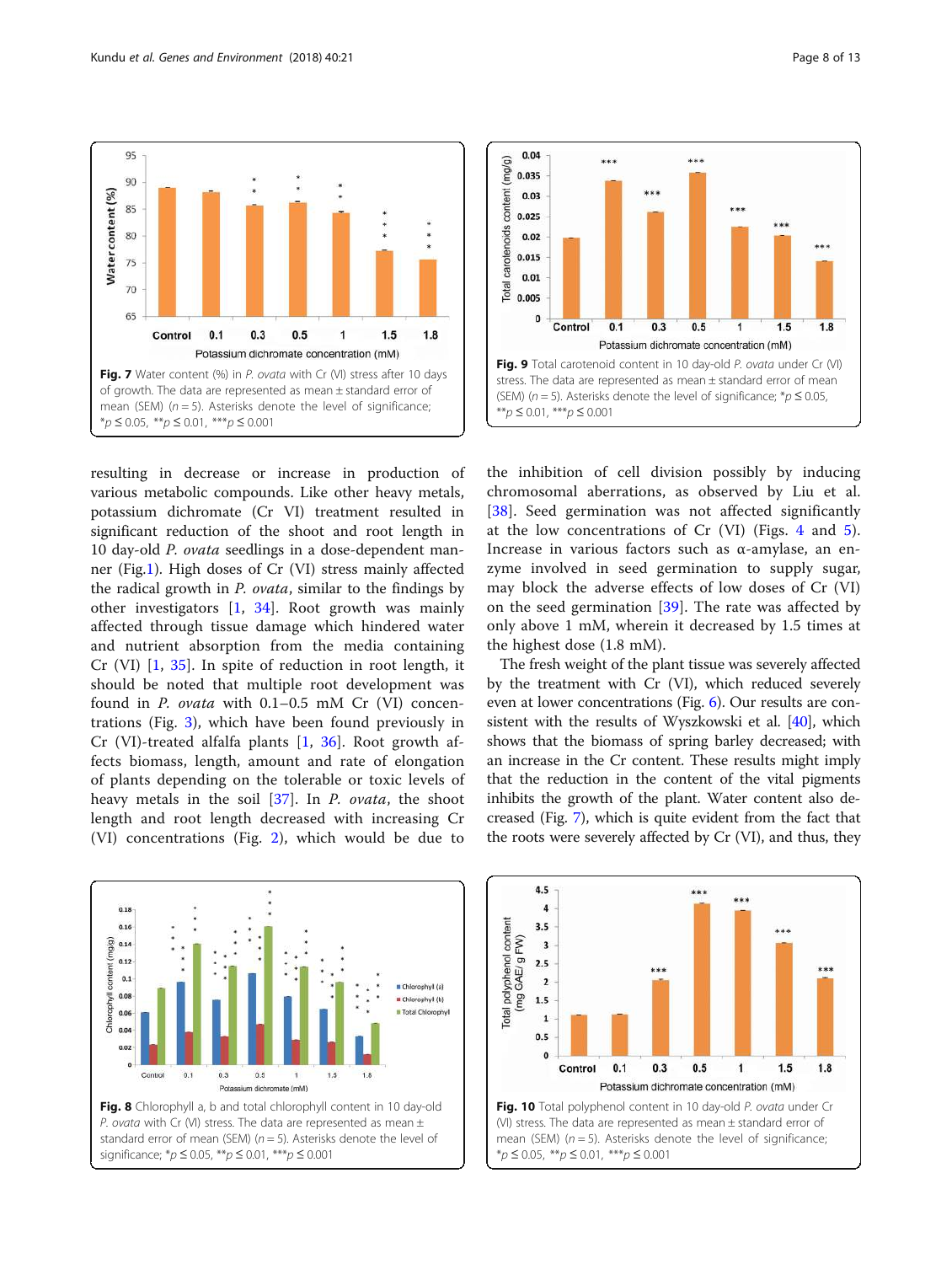<span id="page-8-0"></span>

impaired further water absorption and transport from the culture media.

Heavy metal stress affects various growth parameters like, inhibiting physiological processes by hampering pigment formation and degrading chloroplast ultrastructure. Chromate has been known to influence the enzymes of the Calvin cycle and was even used as a Hill reagent  $[9, 41, 42]$  $[9, 41, 42]$  $[9, 41, 42]$  $[9, 41, 42]$  $[9, 41, 42]$  $[9, 41, 42]$ . Here in *P. ovata*, chlorosis was not observed at the low concentrations of Cr (VI), thus, showing a significant increase in total chlorophyll formation, i.e., 1.8 times with 0.5 mM Cr (VI) to that of the control seedlings (Figs.  $8$  and  $9$ ). Subsequently in the present investigation, chlorophyll a, b and carotenoid contents increased in the seedling tissue. The results are quite different from majority of other documented findings that showed that even lower doses of Cr stress affected the pigment formation and formed chlorosis



like in Nymphaea alba L. [\[5\]](#page-11-0) and Oryza sativa L. [\[10\]](#page-11-0). But leaves and stems of some plants like Jatropha curcas, showed elevated chlorophyll a content along with chlorophyll b, total chlorophyll, and carotenoid under 50 and 100 mg/kg Cr stress. Similarly, Plantago arenaria did not show any sign of chlorosis or wilting under the heavy metal stress like Cu, Zn, Cd, and Ni and is found to have tolerance against heavy metals stress [\[19](#page-11-0)]. P. ovata seedlings also showed such adaptive response via pigment restoration and formation, up to certain level of Cr (VI) concentration, implying the increase in the chlorophyll content as a plant defence responses against the stress.

Total polyphenol content was also enhanced by 3.8 times in P. ovata seedlings when treated with 0.5 mM Cr (VI) concentration, with respect to the untreated set (Fig. [10](#page-7-0)). Polyphenols are a group of plant secondary





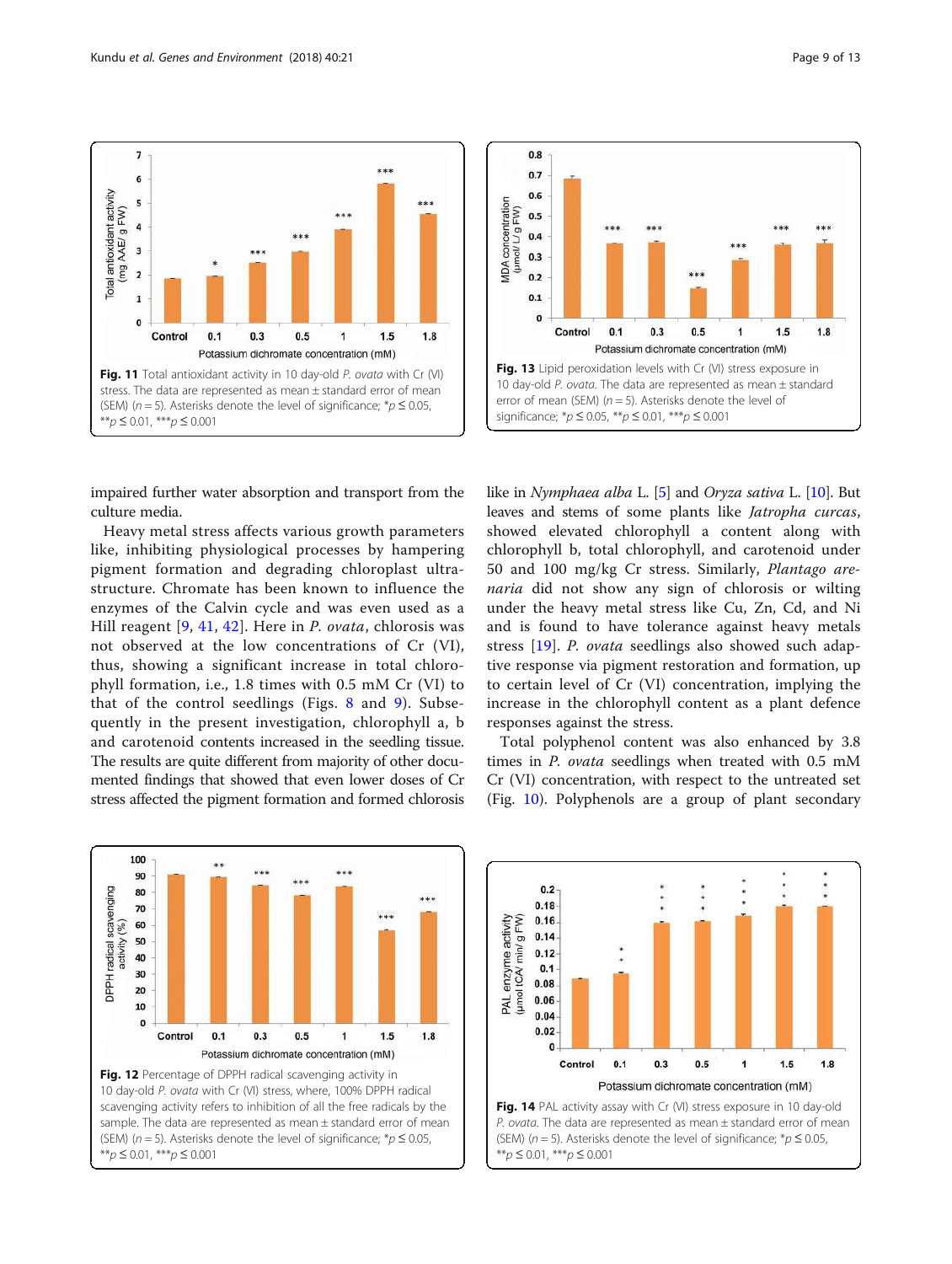<span id="page-9-0"></span>

metabolites which are known to be accumulated as a part of stress response, thus, making the plant capable of withstanding any harsh condition [[12,](#page-11-0) [43](#page-12-0)]. In the varieties of Catharanthus roseus, secondary metabolites like vincristine and vinblastine were enhanced by Cr stress [[44\]](#page-12-0), but the effect of Cr on polyphenol content has not been investigated much. Increase in the polyphenol content under other heavy metal stresses was quite evident in various studies. In Jatropha curcas, Pb and Cr treatment enhanced the phenolic content in all parts of the plant [[2\]](#page-11-0). Also, in a recent study, Cd treatment on Gynura procumbens resulted in enhanced phenolic





accumulation [[45\]](#page-12-0). Moderate Cd dose affected the growth parameters in H. hemerocallidea along with an increase in the polyphenol accumulations, though low Al levels did not have any affect  $[43]$  $[43]$ . These results including our data suggest that polyphenol accumulation is the outcome of the plant's robust mechanism to fight and adapt against the metal stress.

Total antioxidant activity of P. ovata was enhanced by Cr (VI) stress by 3.2 times with 1.5 mM (Fig. [11\)](#page-8-0). In camomile plants, excess Cr treatment caused increase in antioxidant enzyme and ascorbic acid content [[46](#page-12-0)]. In Sorghum bicolour L., Al treatment caused increase in antioxidants like glutathione (GSH) [\[47](#page-12-0)]. Therefore, it can be inferred that increased total antioxidant levels as well as total polyphenol content depict an adaptive behaviour of P. ovata against Cr (VI) stress.

There was a significant decrease in total free radical scavenging activity with increasing concentration of Cr (VI) stress in P. ovata (Fig. [12](#page-8-0)) due to generation of free radicals. Plants generate various secondary metabolites that can act as antioxidants [[48\]](#page-12-0), but the synergistic effects of these antioxidants are not always enough to quench the free radical pool. Thus, plants are trying to combat the stress to some extent but not completely, resulting in morphological alterations like reduction in shoot and root length. Lipid peroxidation of cell membrane is also free radical damage generated by the heavy metal stress. MDA forms as an oxidized product of the polyunsaturated fatty acid present in the membranes of cells, and so, its content acts as an indicator of the oxidative damage [\[29](#page-11-0), [49](#page-12-0)]. The MDA content was found to be low in Cr (VI) treated seedlings when compared to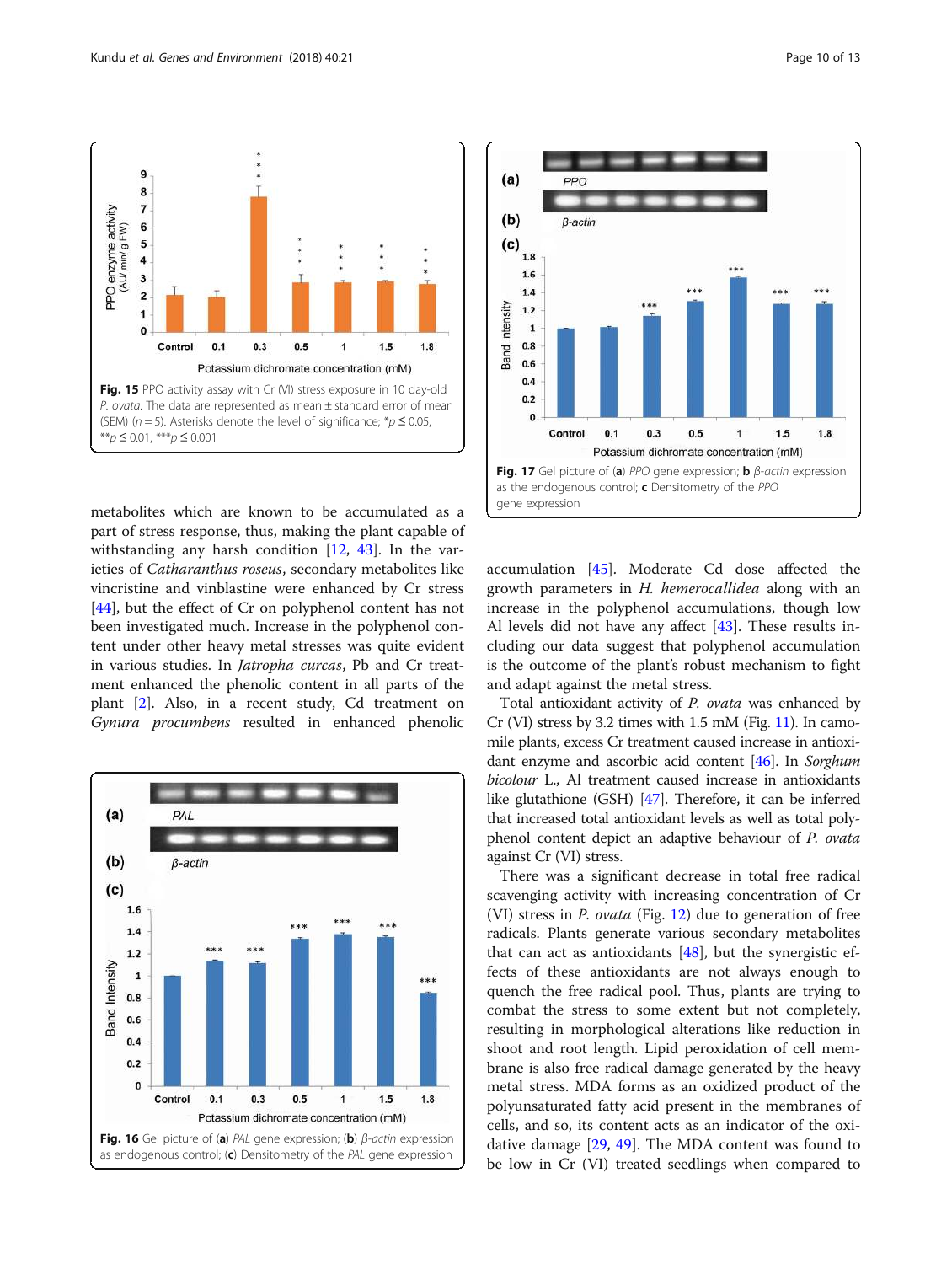<span id="page-10-0"></span>

the control group, which is quite similar to the findings that lipid peroxidation levels of Cajanus cajan L. decrease with an increase in antioxidant enzyme activity [\[50\]](#page-12-0). These results might suggest that the membrane damage by free radical generation was not prominent possibly due to the increase in the total antioxidant levels in P. ovata (Fig. [13\)](#page-8-0).

Polyphenol oxidase (PPO) and Phenylalanine ammonia lyase (PAL) gene expressions along with their enzyme activity elevated with an increase in Cr (VI) concentration in P. ovata seedlings. There was a 1.6-fold increase in PPO gene expression with 1 mM Cr (VI), which is the highest increase among other concentrations (Fig. [17](#page-9-0)). PPO enzyme activity also followed the similar trend with its gene expression (Fig. [15](#page-9-0)). Polyphenol oxidase has a role in plant defence response against various abiotic stresses [[51](#page-12-0)], and so, the upregulation in the expression of the PPO gene expression may have played an important role in P. ovata adaptive response against Cr (VI) stress. Similar results were found in Jatropha curcus L., where polyphenol oxidase activity was elevated by Cr (VI) treatment [\[2](#page-11-0)]. PAL is one of the key enzymes with a vital role in the phenylpropanoid pathway, and catalyzes the initial step in the synthesis of various plant secondary metabolites. So, change in the PAL gene expression due to heavy metal stress was already corroborated in various literatures. In our study, elevation of PAL gene expression and its enzyme activity by Cr (VI) stress was found in P. ovata (Figs. [14](#page-8-0) & [16\)](#page-9-0). In other studies, the elevation of PAL activity by Cr (VI) and Al (III) stresses was found in Jatropha curcus L. and Sorghum bicolor, respectively [[2](#page-11-0), [47\]](#page-12-0).

In this study, P. ovata was found to be more or less tolerant to chromium (VI) stress, which was evident from the increase in plant secondary metabolites [\[52](#page-12-0)], total antioxidant activity, reduction in lipid peroxidation along with upregulation in PPO and PAL gene expressions as well as its enzyme activity under chromium (VI) application. These results support the fact that, the plant tries to quench the ROS generation using secondary metabolite production to combat the stress. The quantity of

Cr uptake in P. ovata was not comparable to other Cr hyperaccumulators (Fig. 18). At 1 mM Cr (VI), P. ovata accumulated 25.4 ppm (or 25.4 mg/kg) Cr in the shoot, which is about 8.3% of the total metal concentration given in the medium. At 1.8 mM Cr dose, the uptake was 40 ppm (or 40 mg/kg). This result may depict similarity in Cr accumulation capacity of other Plantago species, P. algarbiensis, P. almogravensis, P. holosteum, P. alpina, P. maritime, P. coronopus, P. serraria, P. asiatica, P. major, P. australis, P. afra, P. arenaria, P. bellardii, P. lagopus and P. lanceolata  $[18]$ . The magnitude of Cr (VI) uptake of Plantago would be poor compared to Leersia hexandra Swartz, a hyperaccumulator of Cr [[53\]](#page-12-0).

Though Cr pollution is pertinent in soils of Gujarat near industrial area, P. ovata grows in agricultural fields, where Cr contamination is low. This study gave us information of the plant's behaviour in the presence of Cr (VI) stress and provided us with an outlook of measures to take care of the polluted soil before cultivating P. ovata.

## Conclusion

The present study on P. ovata under the presence of Cr (VI) gave us important insights about how the plant system deals with the stress. Increase in plant secondary metabolites, total antioxidant levels, upregulation of PAL and PPO genes as well as the enzymatic activity in the plant depict the survival strategy and response towards the increase in Cr (VI) stress, thus reinforcing that these metabolites and genes play to combat the stress. This study will help us to elucidate the target secondary metabolic pathway for the plant defence response against such the heavy metal stress.

## Additional file

[Additional file 1:](https://doi.org/10.1186/s41021-018-0109-0) Table S1. Designed primers for sequencing of PPO gene. Table S2. PCR conditions of PPO gene amplification for sequencing. Table S3. Primers for expression analysis. Table S4. Reaction conditions for expression analysis. (DOCX 15 kb)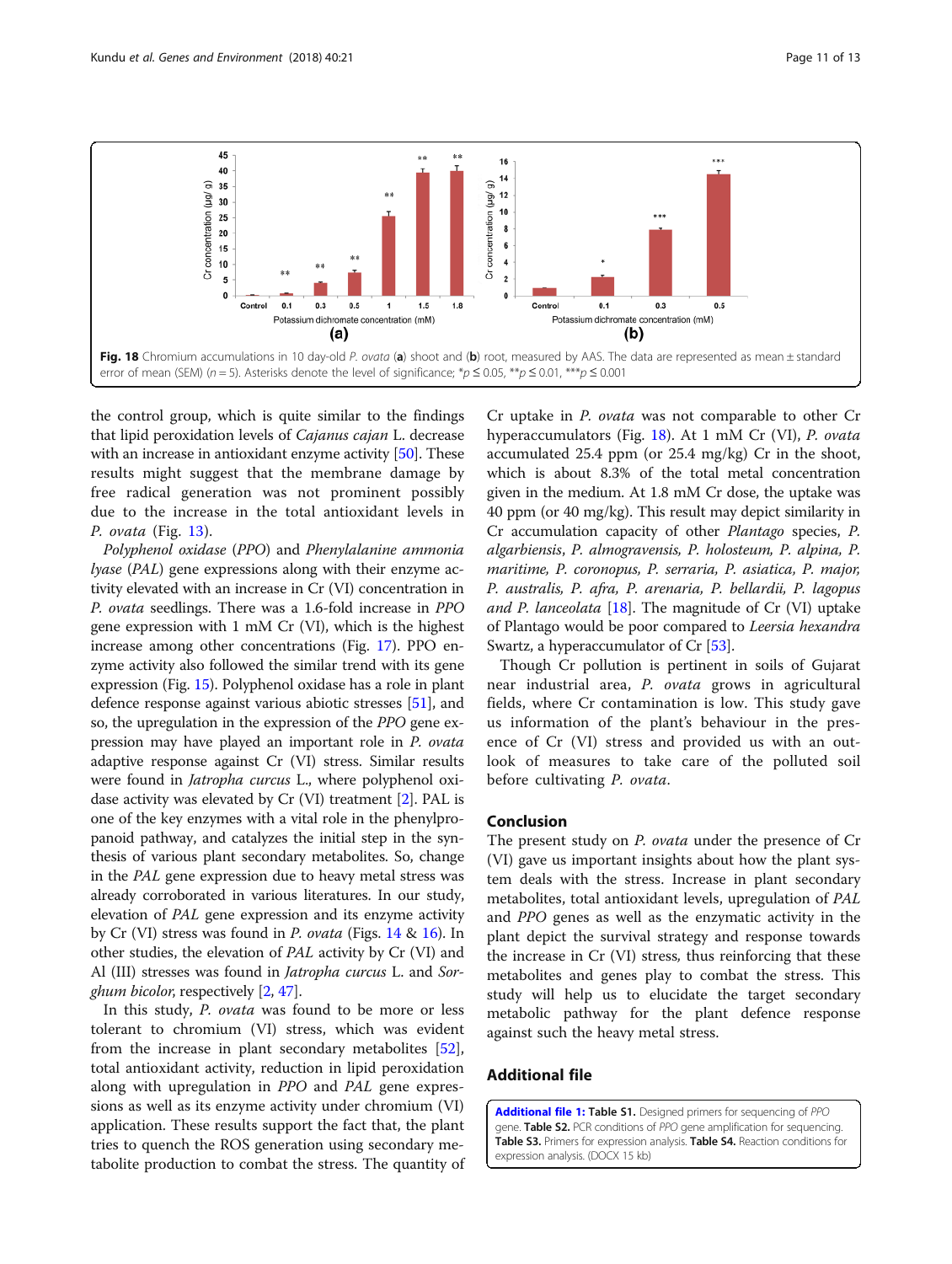#### <span id="page-11-0"></span>Abbreviations

Cr (VI): Hexavalent chromium; Cr: Chromium; DPPH: 1, 1-diphenyl-2-picrylhydrazyl; MDA: Malondialdehyde; PAL: Phenylalanine ammonia lyase; PPO: Polyphenol oxidase; TBARS: Thiobarbituric reactive substance

#### Acknowledgements

UGC Major Research project [F.41-508/2012(SR)] for funding assistance is acknowledged.

#### Funding

Funding by University Grants Commission, Ref No- 41-508/2012(SR).

#### Authors' contribution

The first author carried out all the experiments. The second author carried out experiments of seed germination percentage, PAL and PPO enzyme activity (these new experiments were suggested by the reviewers). The corresponding author has planned the manuscript writing and correction. All authors read and approved the final manuscript.

#### Ethics approval and consent to participate

Not applicable.

## Consent for publication

Not applicable.

#### Competing interests

The authors have no competing interests.

## Publisher's Note

Springer Nature remains neutral with regard to jurisdictional claims in published maps and institutional affiliations.

#### Received: 14 December 2017 Accepted: 19 September 2018 Published online: 15 October 2018

#### References

- 1. Oliveira H. Chromium as an environmental pollutant: insights on induced plant toxicity. Journal of Botany. 2012. <https://doi.org/10.1155/2012/375843>.
- 2. Devi Chinmayee M, Anu M, Mahesh B, Mary S, Mini I, Swapna TS. A comparative study of heavy metal accumulation and antioxidant responses in Jatropha curcas L. IOSR J Environ Sci Bull Food Technol. 2014;8(7):58–67.
- 3. Mohanty M, Patra HK. Attenuation of chromium toxicity by bioremediation technology. In: Whitacre D, editor. Reviews of environmental contamination and toxicology, vol. 210; 2011. p. 1–34.
- 4. Rai V, Vajpayee P, Singh SN, Mehrotra S. Effect of chromium accumulation on photosynthetic pigments, oxidative stress defense system, nitrate reduction, proline level and eugenol content of Ocimum tenuiflorum L. Plant Sci. 2004;167:1159–69.
- 5. Vajpayee P, Tripathi RD, Rai UN, Ali MB, Singh SN. Chromium (VI) accumulation reduces chlorophyll biosynthesis, nitrate reductase activity and protein content in Nymphaea alba L. Chemosphere. 2000;41:1075–82.
- 6. Blacksmith institute. New York. [www.pureearth.org/project/hema-chemicals/](http://www.pureearth.org/project/hema-chemicals/) (1999). Accessed 11 Jun 2018.
- 7. Krishna AK, Govil PK. Soil contamination due to heavy metals from an industrial area of Surat, Gujarat, Western India. Environ Monit Assess. 2007; 124:263.
- 8. Sharma P, Bihari V, Agarwal SK, Verma V, Kesavachandran CN, Pangtey BS, Mathur N, Singh KP, Srivastava M, Goel SK. Groundwater contaminated with hexavalent chromium [Cr (VI)]: a health survey and clinical examination of community inhabitants (Kanpur, India). PLoS One. 2012;7(10):e47877.
- Shanker AK, Cervantes C, Loza-Tavera H, Avudainayagam S. Chromium toxicity in plants. Environ Int. 2005;31:739–53.
- 10. Hadif WM, Rahim SA, Sahid I, Rahman A, Ibrahim I. Influence of chromium metal on chlorophyll content in leaves of paddy Oryza sativa L. Int J ChemSci. 2015;13(3).
- 11. Sangwan P, Kumar V, Joshi UN. Effect of chromium (VI) toxicity on enzymes of nitrogen metabolism in Clusterbean (Cyamopsis tetragonoloba L). Enzyme Research. 2014. [https://doi.org/10.1155/2014/784036.](https://doi.org/10.1155/2014/784036)
- 12. Shukla OP, Dubey S, Rai UN. Preferential accumulation of cadmium and chromium: toxicity in Bacopa monnieri L. under mixed metal treatments. Bull Environ Contam Toxicol. 2007;78(3–4):252–7.
- 13. Goud PB, Kaechole MS. Antioxidant enzyme changes in neem, Pigeonpea, and mulberry leaves in two stages of maturity. Plant Signaling and Behavior. 2012;7:1258–62.
- 14. Akula R, Ravishankar GA. Influence of abiotic stress signals on secondary metabolites in plants. Plant Signal Behav. 2011;6(11):1720–31.
- 15. Ross IA. Medicinal plants of the world Vol. 3. In: Humana Press; 2010.
- 16. Singh B. Psyllium as therapeutic and drug delivery agent. Int J Pharm. 2007;  $334 \cdot 1 - 4$
- 17. Dhar MK, Kaul S, Sareen S, Koul AK. Plantago ovata: genetic diversity, cultivation, utilization and chemistry. Plant Genetic Resources. 2005;3(2): 252–63.
- 18. Serrano HC, Cotrim H, Pinto MJ, Loucao MAM. Metal hyperaccumulation patterns within Plantago phylogeny (Plantaginaceae). Plant Soil. 2017;411(1): .<br>227–41
- 19. Remon E, B Ouchardon JL, Faure O. Multi-tolerance to heavy metals in Plantago arenaria Waldst. & kit.: adaptive versus constitutive characters. Chemosphere. 2007;69:41–7.
- 20. Khan ZI, Kashaf S, Ahmad K, Akram NA, Ashraf M, Mahmood SU, Sohail M, Bashir H, Mehmood N. Metal uptake by psyllium (Plantago ovata L.) treated with lead (Pb) under semi-arid conditions. Legume Res. 2017;40(2):277–81.
- 21. Das Pal M, Sen Raychaudhuri S. Enhanced development of somatic embryos of Plantago ovata Forsk. By additives. In Vitro Cell Dev Biol. 2001; 37(5):568–71.
- 22. Singleton VL, Orthofer R, Lamuela-Raventos RM. Analysis of total phenols and other oxidation substrates and antioxidants by means of Folin– Ciocalteu reagent. Methods Enzymol. 1999;299:152–78.
- 23. Prieto P, Pineda M, Aguilar M. Spectrophotometric quantitation of antioxidant capacity through the formation of a phosphomolybdenum complex: specific application to the determination of vitamin E. Anal Biochem. 1999;269(2):337–41.
- 24. Talukder P, Talapatra S, Ghoshal N, Sen Raychaudhuri S. Antioxidant activity and high-performance liquid chromatographic analysis of phenolic compounds during in vitro callus culture of Plantago ovata Forsk and effect of exogenous additives on accumulation of phenolic compounds. J Sci Food Agric. 2015;96:232–44.
- 25. Sestak Z, Catský J, Jarvis PG. Plant photosynthetic production. Manual of methods. In: Plant photosynthetic production; 1971.
- 26. Lichtenthaler HK. Chlorophylls and carotenoids: pigments of photosynthetic biomembranes. Methods Enzymol. 1987:350–82.
- 27. Brand-Williams W, Cuvelier ME, Berset C. Use of a free radical method to evaluate antioxidant activity. Lebensm-Wiss Technol - Food Sci Technol. 1995;28(1):25–30.
- 28. Vasilaki AT, McMillan DC. Lipid peroxidation. In: Schwab M, editor. Encyclopedia of cancer. Springer. Heidelberg: Berlin; 2011.
- 29. Heath RL, Packer L. Photoperoxidation in isolated chloroplasts. I Kinetics and stoichiometry of fatty acid peroxidation Arch Biochem Biophys. 1968;125(1): 189–98.
- 30. Kovacik J, Klejdus B. Tissue and method specificities of phenylalanine ammonia-lyase assay. J Plant Physiol. 2012;169(13):1317–20.
- 31. Arnnok P, Ruangviriyachai C, Mahachai R, Techawongstien S, Chanthai S. Optimization and determination of polyphenol oxidase and peroxidase activities in hot pepper (Capsicum annuum L.) pericarb. Int. food res. J. 2010; 17(2):385–92.
- 32. Edwards K, Johnstone C, Thompson C. A simple and rapid method for the presentation of plant genomic DNA for PCR analysis. Nucleic Acids Res. 1991;19(6):1349.
- 33. Siaka M, Owens CM, Birch GF. Evaluation of some digestion methods for the determination of heavy metals in sediment samples by flame-AAS. Anal Lett. 2006;31(4):703–18.
- 34. Corradi MG, Bianchi A, Albasini A. Chromium toxicity in salvia sclarea-I. effects of hexavalent chromium on seed germination and seedling development. Environ Exp Bot. 1993;33(3):405–13.
- 35. Barcelo J, Poschenrieder C, Gunse J. Effect of chromium VI on mineral element composition of bush beans. J Plant Nutr. 1985;8(3):211–7.
- 36. Peralta JR, Gardea-Torresdey JL, Tiemann KJ, Gomez E, Arteaga S, Rascon E, Parsons JG. Uptake and effects of five heavy metals on seed germination and plant growth in alfalfa (Medicago sativa L.). Bull Environ Contam Toxicol. 2001;66(6):727–34.
- 37. Baker AJ, Walker P. Physiological responses of plants to heavy metals and the quantification of tolerance and toxicity. Chemical Speciation & Bioavailability. 1989;1(1):7–17.